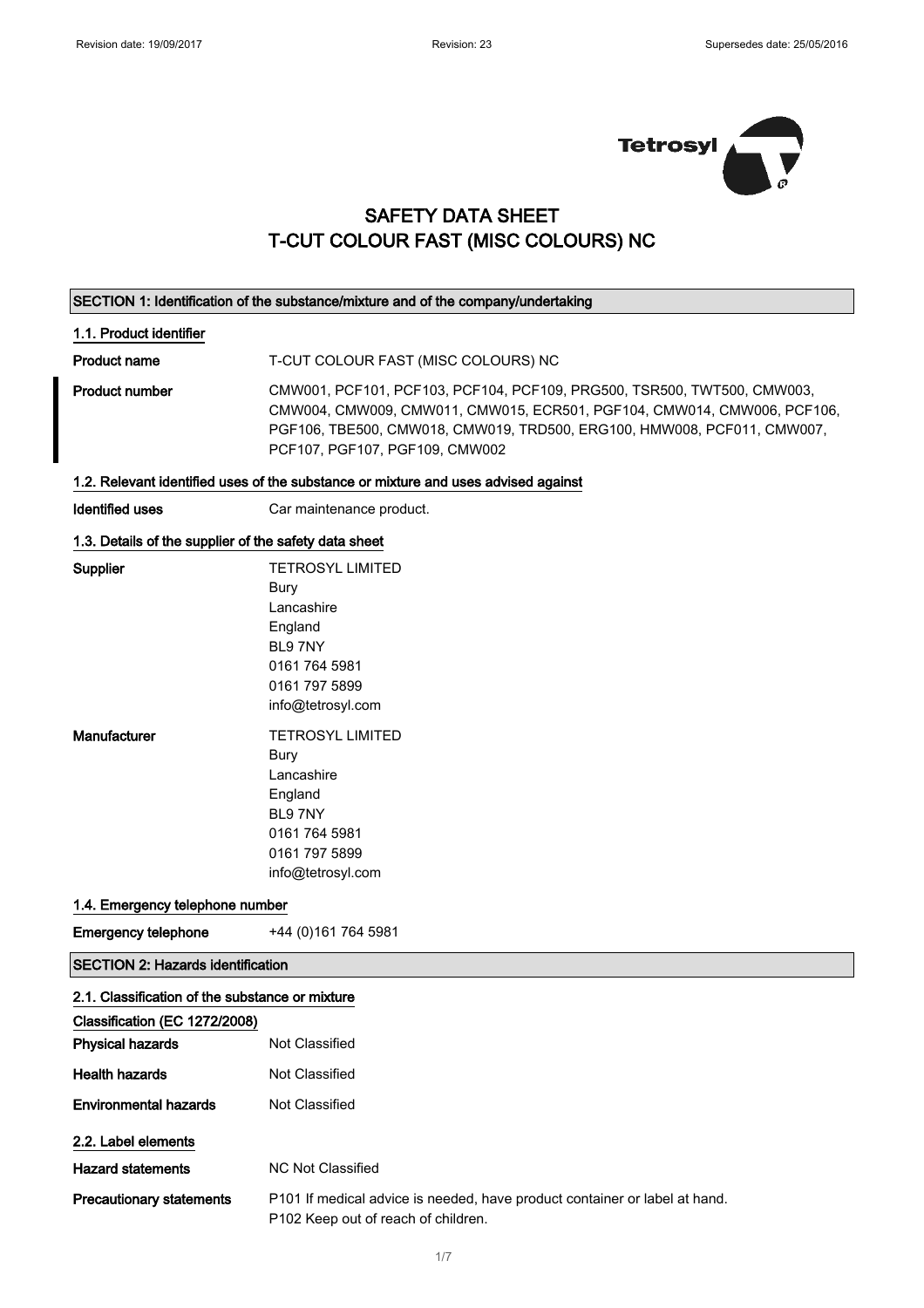#### 2.3. Other hazards

| <b>SECTION 3: Composition/information on ingredients</b>                      |                      |                                                      |
|-------------------------------------------------------------------------------|----------------------|------------------------------------------------------|
| 3.2. Mixtures                                                                 |                      |                                                      |
| DISTILLATES (PETROLEUM), HYDROTREATED LIGHT;<br><b>KEROSINE - UNSPECIFIED</b> |                      | 10-<30%                                              |
| CAS number: 64742-47-8                                                        | EC number: 265-149-8 |                                                      |
| Classification<br>Asp. Tox. 1 - H304                                          |                      |                                                      |
| <b>PARAFFIN WAX</b>                                                           |                      | $2.5 - 5.0\%$                                        |
| CAS number: 8002-74-2                                                         | EC number: 232-315-6 | REACH registration number: 01-<br>2119488076-30-0007 |
| Classification<br>Not Classified                                              |                      |                                                      |
| The full text for all hazard statements is displayed in Section 16.           |                      |                                                      |
| <b>SECTION 4: First aid measures</b>                                          |                      |                                                      |
| 4.1. Description of first aid measures                                        |                      |                                                      |

| General information                                                             | Get medical attention if any discomfort continues. Move affected person to fresh air and keep<br>warm and at rest in a position comfortable for breathing. Effects may be delayed. Keep<br>affected person under observation. |  |
|---------------------------------------------------------------------------------|-------------------------------------------------------------------------------------------------------------------------------------------------------------------------------------------------------------------------------|--|
| Inhalation                                                                      | Remove affected person from source of contamination. Move affected person to fresh air and<br>keep warm and at rest in a position comfortable for breathing. Get medical attention if any<br>discomfort continues.            |  |
| Ingestion                                                                       | Rinse mouth thoroughly with water. Give plenty of water to drink. Get medical attention if a<br>large quantity has been ingested. Show this Safety Data Sheet to the medical personnel.                                       |  |
| <b>Skin contact</b>                                                             | Rinse immediately with plenty of water. Remove contaminated clothing. Get medical attention<br>if any discomfort continues.                                                                                                   |  |
| Eye contact                                                                     | Rinse immediately with plenty of water. Remove any contact lenses and open eyelids wide<br>apart. Continue to rinse for at least 15 minutes. Do not rub eye. Get medical attention if any<br>discomfort continues.            |  |
| 4.2. Most important symptoms and effects, both acute and delayed                |                                                                                                                                                                                                                               |  |
| General information                                                             | The severity of the symptoms described will vary dependent on the concentration and the<br>length of exposure. Effects may be delayed. Keep affected person under observation.                                                |  |
| Inhalation                                                                      | Vapours may cause headache, fatigue, dizziness and nausea.                                                                                                                                                                    |  |
| Ingestion                                                                       | May cause discomfort if swallowed. May cause stomach pain or vomiting.                                                                                                                                                        |  |
| <b>Skin contact</b>                                                             | Prolonged contact may cause redness, irritation and dry skin.                                                                                                                                                                 |  |
| Eye contact                                                                     | May cause temporary eye irritation.                                                                                                                                                                                           |  |
| 4.3. Indication of any immediate medical attention and special treatment needed |                                                                                                                                                                                                                               |  |
| Notes for the doctor                                                            | No specific recommendations. If in doubt, get medical attention promptly.                                                                                                                                                     |  |
| <b>SECTION 5: Firefighting measures</b>                                         |                                                                                                                                                                                                                               |  |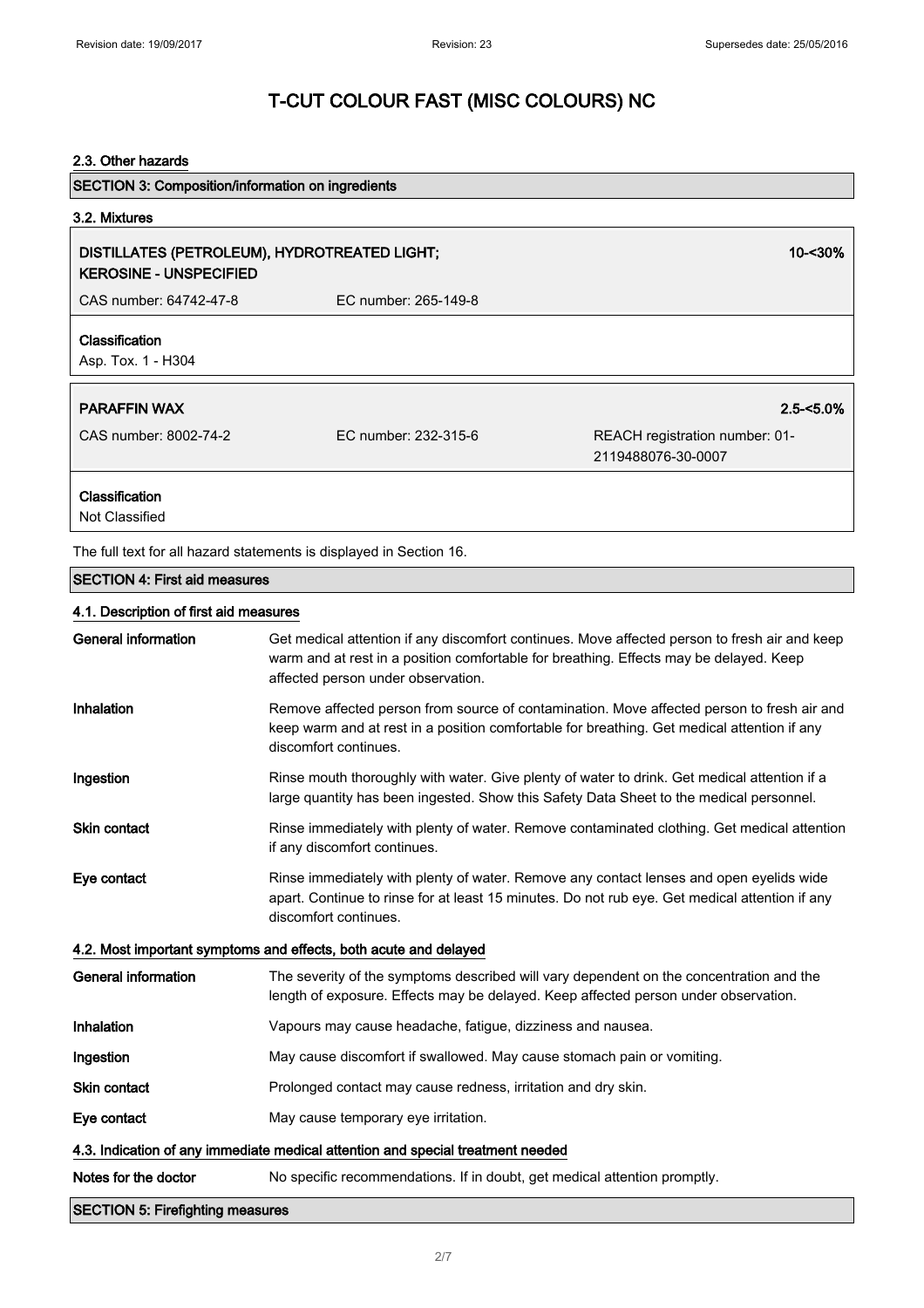#### 5.1. Extinguishing media

| Suitable extinguishing media                                                                           | Extinguish with the following media: Foam, carbon dioxide or dry powder. Water. Use fire-<br>extinguishing media suitable for the surrounding fire.                                                                                                                                                            |
|--------------------------------------------------------------------------------------------------------|----------------------------------------------------------------------------------------------------------------------------------------------------------------------------------------------------------------------------------------------------------------------------------------------------------------|
| 5.2. Special hazards arising from the substance or mixture                                             |                                                                                                                                                                                                                                                                                                                |
| <b>Specific hazards</b>                                                                                | Not relevant. No unusual fire or explosion hazards noted.                                                                                                                                                                                                                                                      |
| <b>Hazardous combustion</b><br>products                                                                | No known hazardous decomposition products.                                                                                                                                                                                                                                                                     |
| 5.3. Advice for firefighters                                                                           |                                                                                                                                                                                                                                                                                                                |
| Protective actions during<br>firefighting                                                              | No specific firefighting precautions known.                                                                                                                                                                                                                                                                    |
| for firefighters                                                                                       | Special protective equipment Leave danger zone immediately.                                                                                                                                                                                                                                                    |
| <b>SECTION 6: Accidental release measures</b>                                                          |                                                                                                                                                                                                                                                                                                                |
|                                                                                                        | 6.1. Personal precautions, protective equipment and emergency procedures                                                                                                                                                                                                                                       |
| <b>Personal precautions</b>                                                                            | For personal protection, see Section 8. In case of spills, beware of slippery floors and<br>surfaces.                                                                                                                                                                                                          |
| 6.2. Environmental precautions                                                                         |                                                                                                                                                                                                                                                                                                                |
| <b>Environmental precautions</b>                                                                       | Avoid discharge to the aquatic environment.                                                                                                                                                                                                                                                                    |
| 6.3. Methods and material for containment and cleaning up                                              |                                                                                                                                                                                                                                                                                                                |
| Methods for cleaning up                                                                                | No specific clean-up procedure recommended.                                                                                                                                                                                                                                                                    |
| 6.4. Reference to other sections                                                                       |                                                                                                                                                                                                                                                                                                                |
| Reference to other sections                                                                            | Collect and dispose of spillage as indicated in Section 13. For personal protection, see<br>Section 8.                                                                                                                                                                                                         |
| <b>SECTION 7: Handling and storage</b>                                                                 |                                                                                                                                                                                                                                                                                                                |
| 7.1. Precautions for safe handling                                                                     |                                                                                                                                                                                                                                                                                                                |
| <b>Usage precautions</b>                                                                               | Read and follow manufacturer's recommendations. Good personal hygiene procedures should<br>be implemented. Wash hands and any other contaminated areas of the body with soap and<br>water before leaving the work site. Avoid contact with eyes. Avoid eating, drinking and<br>smoking when using the product. |
|                                                                                                        | 7.2. Conditions for safe storage, including any incompatibilities                                                                                                                                                                                                                                              |
| <b>Storage precautions</b>                                                                             | Keep containers upright. Store in tightly-closed, original container.                                                                                                                                                                                                                                          |
| 7.3. Specific end use(s)                                                                               |                                                                                                                                                                                                                                                                                                                |
| Specific end use(s)                                                                                    | The identified uses for this product are detailed in Section 1.2.                                                                                                                                                                                                                                              |
| <b>SECTION 8: Exposure Controls/personal protection</b>                                                |                                                                                                                                                                                                                                                                                                                |
| 8.1. Control parameters<br>Occupational exposure limits<br>No exposure limits known for ingredient(s). |                                                                                                                                                                                                                                                                                                                |

#### PARAFFIN WAX

Long-term exposure limit (8-hour TWA): WEL 2 mg/m<sup>3</sup> fume Short-term exposure limit (15-minute): WEL 6 mg/m<sup>3</sup> fume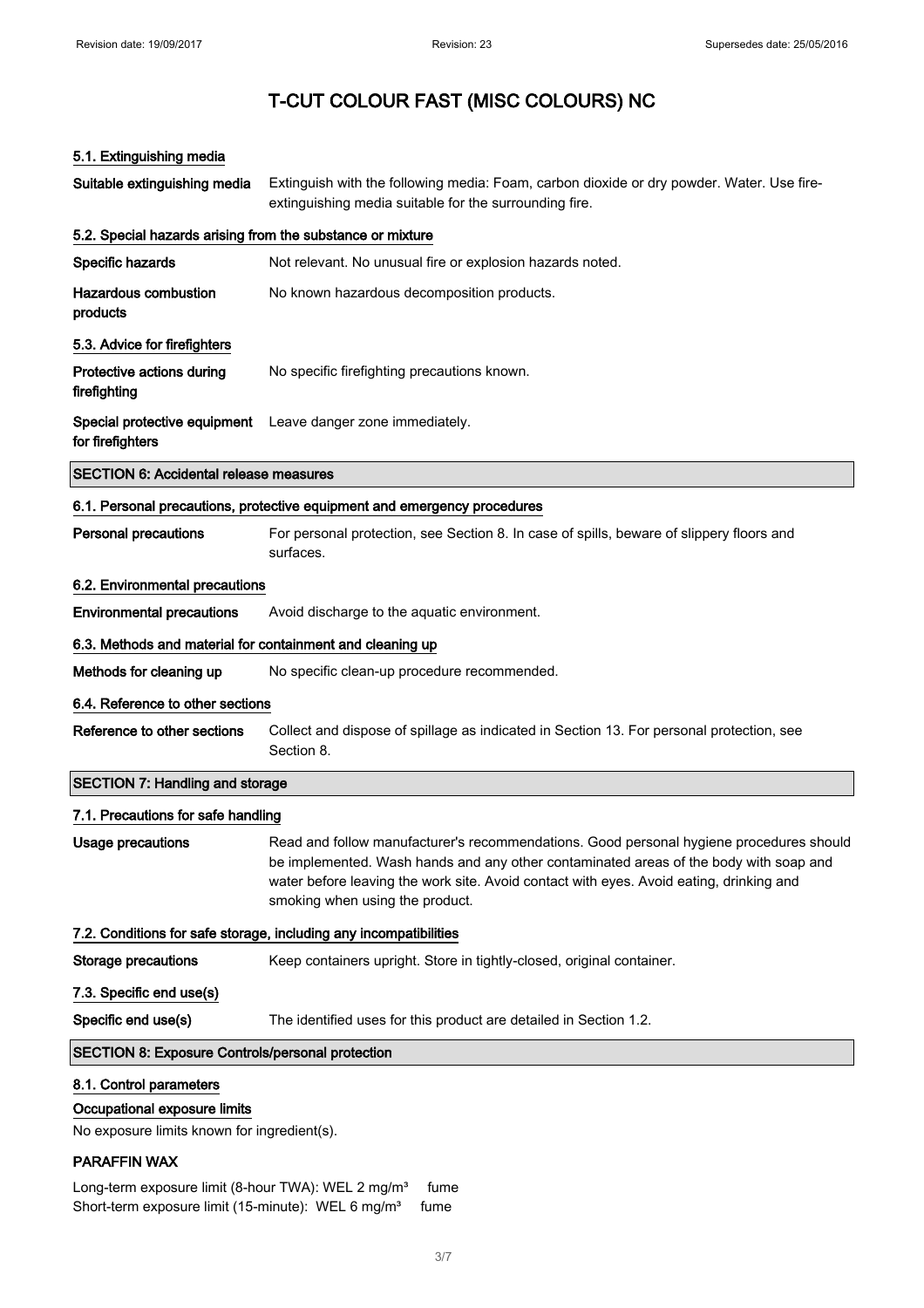#### AQUEOUS DISPERSION OF PIGMENT BLACK 7

Long-term exposure limit (8-hour TWA): WEL 3.5 mg/m<sup>3</sup> Short-term exposure limit (15-minute): WEL 7 mg/m<sup>3</sup>

#### AMMONIA ...100%

Long-term exposure limit (8-hour TWA): WEL 18 mg/m<sup>3</sup> Short-term exposure limit (15-minute): WEL 25 mg/m<sup>3</sup>

#### BUTYL HYDROXY TOLUENE

Long-term exposure limit (8-hour TWA): WEL 10 mg/m<sup>3</sup> WEL = Workplace Exposure Limit

#### 8.2. Exposure controls

#### Protective equipment





| Appropriate engineering<br>controls | Provide adequate general and local exhaust ventilation. Observe any occupational exposure<br>limits for the product or ingredients.                                                                                                                                        |
|-------------------------------------|----------------------------------------------------------------------------------------------------------------------------------------------------------------------------------------------------------------------------------------------------------------------------|
| Eye/face protection                 | Eyewear complying with an approved standard should be worn if a risk assessment indicates<br>eye contact is possible. Unless the assessment indicates a higher degree of protection is<br>required, the following protection should be worn: Tight-fitting safety glasses. |
| Hand protection                     | Chemical-resistant, impervious gloves complying with an approved standard should be worn if<br>a risk assessment indicates skin contact is possible.                                                                                                                       |
| Other skin and body<br>protection   | Wear appropriate clothing to prevent repeated or prolonged skin contact.                                                                                                                                                                                                   |
| Hygiene measures                    | Provide eyewash station. Use appropriate skin cream to prevent drying of skin. When using<br>do not eat, drink or smoke.                                                                                                                                                   |
| Respiratory protection              | If ventilation is inadequate, suitable respiratory protection must be worn.                                                                                                                                                                                                |

#### SECTION 9: Physical and Chemical Properties

#### 9.1. Information on basic physical and chemical properties

| Appearance                                      | Viscous liquid.                 |
|-------------------------------------------------|---------------------------------|
| Colour                                          | Various colours.                |
| Odour                                           | Fruity.                         |
| рH                                              | pH (concentrated solution): 8.5 |
| <b>Melting point</b>                            | Not determined.                 |
| Initial boiling point and range                 | $100^{\circ}$ C @               |
| Flash point                                     | $75^{\circ}$ C                  |
| <b>Evaporation rate</b>                         | Not determined.                 |
| Upper/lower flammability or<br>explosive limits | Not determined.                 |
| Vapour pressure                                 | Not determined.                 |
| Vapour density                                  | Not determined.                 |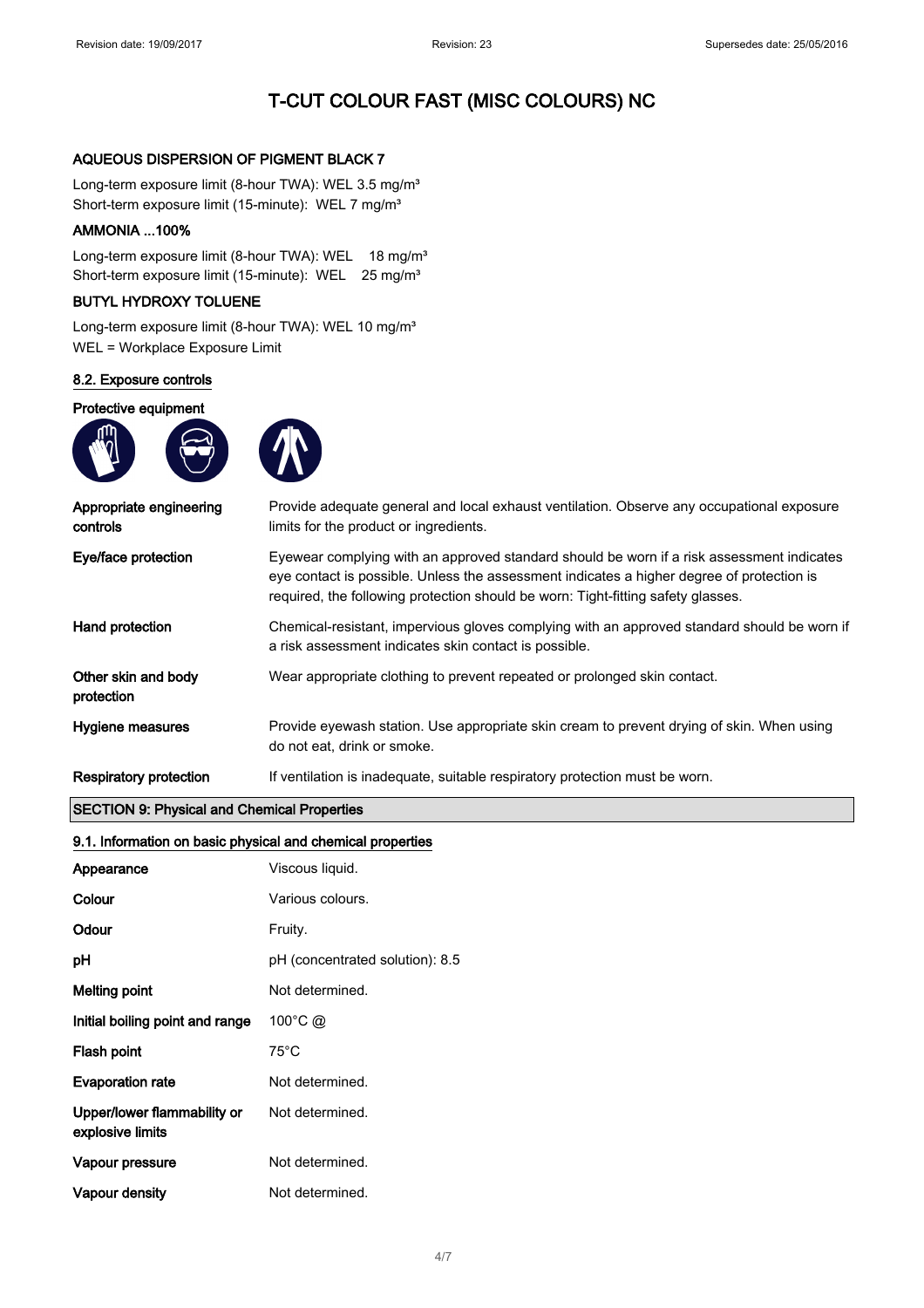| <b>Relative density</b>                      | 1.15 $@$ $^{\circ}$ C                                                                                                  |
|----------------------------------------------|------------------------------------------------------------------------------------------------------------------------|
| Solubility(ies)                              | Scientifically unjustified.                                                                                            |
| <b>Partition coefficient</b>                 | Not determined.                                                                                                        |
| Auto-ignition temperature                    | Not determined.                                                                                                        |
| <b>Decomposition Temperature</b>             | Not determined.                                                                                                        |
| <b>Viscosity</b>                             | 3000-4000 @ °C                                                                                                         |
| 9.2. Other information                       |                                                                                                                        |
| Other information                            | None.                                                                                                                  |
| <b>SECTION 10: Stability and reactivity</b>  |                                                                                                                        |
| 10.1. Reactivity                             |                                                                                                                        |
| Reactivity                                   | There are no known reactivity hazards associated with this product.                                                    |
| 10.2. Chemical stability                     |                                                                                                                        |
| <b>Stability</b>                             | No particular stability concerns.                                                                                      |
| 10.3. Possibility of hazardous reactions     |                                                                                                                        |
| Possibility of hazardous<br>reactions        | Not applicable.                                                                                                        |
| 10.4. Conditions to avoid                    |                                                                                                                        |
| <b>Conditions to avoid</b>                   | Avoid heat, flames and other sources of ignition.                                                                      |
| 10.5. Incompatible materials                 |                                                                                                                        |
| Materials to avoid                           | No specific material or group of materials is likely to react with the product to produce a<br>hazardous situation.    |
| 10.6. Hazardous decomposition products       |                                                                                                                        |
| Hazardous decomposition<br>products          | Does not decompose when used and stored as recommended.                                                                |
| <b>SECTION 11: Toxicological information</b> |                                                                                                                        |
| 11.1. Information on toxicological effects   |                                                                                                                        |
| <b>SECTION 12: Ecological Information</b>    |                                                                                                                        |
| Ecotoxicity                                  | The product is not expected to be hazardous to the environment.                                                        |
| 12.1. Toxicity                               |                                                                                                                        |
| Acute toxicity - fish                        | LC <sub>50</sub> , 96 hours: 2200 (DISTILLATES (PETROLEUM), HYDROTREATED LIGHT; KEROSINE<br>- UNSPECIFIED) mg/l, Algae |
| 12.2. Persistence and degradability          |                                                                                                                        |
|                                              | Persistence and degradability There are no data on the degradability of this product.                                  |
| 12.3. Bioaccumulative potential              |                                                                                                                        |
| <b>Bioaccumulative potential</b>             | No data available on bioaccumulation.                                                                                  |
| <b>Partition coefficient</b>                 | Not determined.                                                                                                        |
|                                              |                                                                                                                        |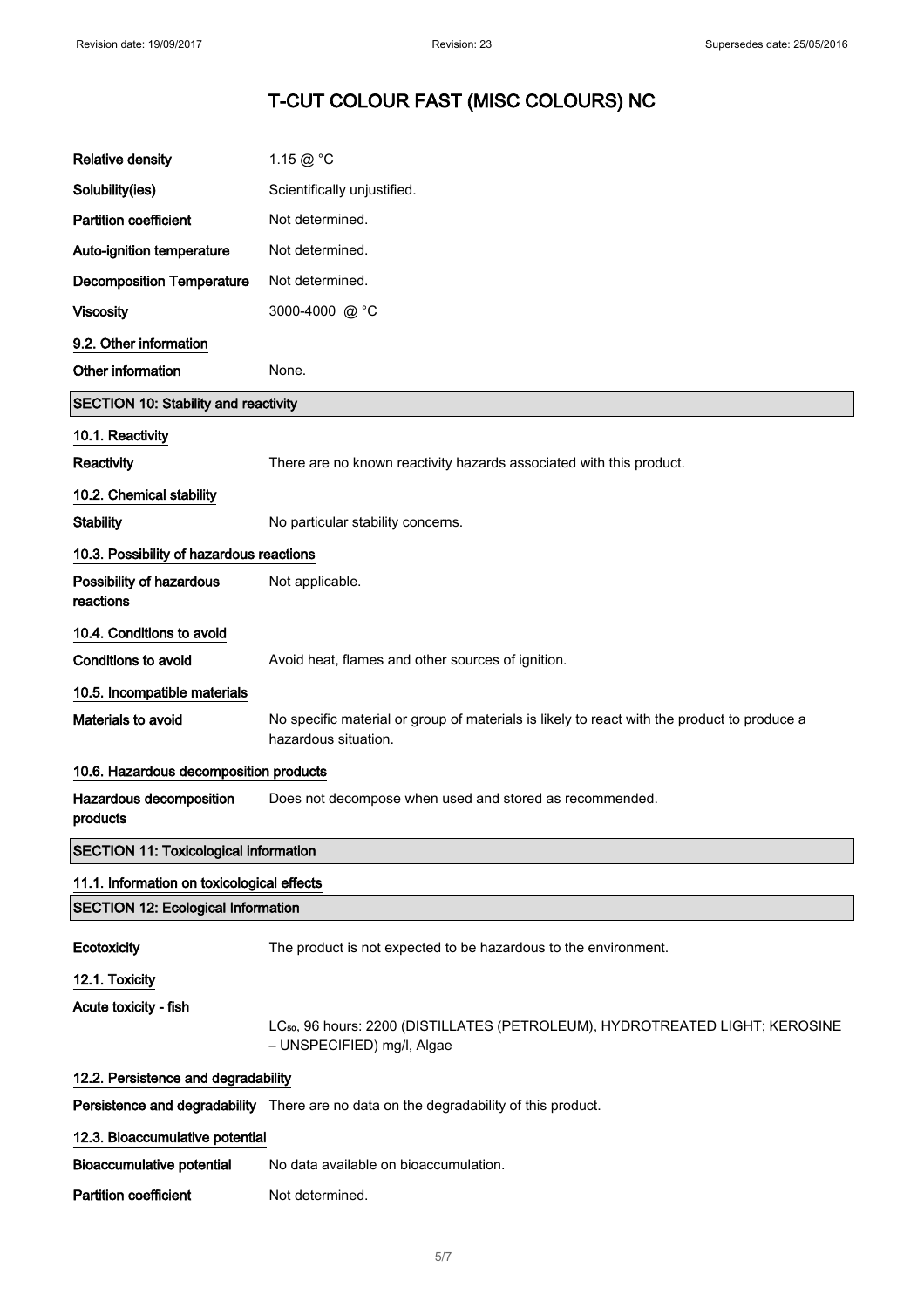| 12.4. Mobility in soil                                                                         |                                                                                                                                                                                                                  |  |
|------------------------------------------------------------------------------------------------|------------------------------------------------------------------------------------------------------------------------------------------------------------------------------------------------------------------|--|
| Adsorption/desorption<br>coefficient                                                           | Not available.                                                                                                                                                                                                   |  |
|                                                                                                |                                                                                                                                                                                                                  |  |
| 12.5. Results of PBT and vPvB assessment                                                       |                                                                                                                                                                                                                  |  |
| Results of PBT and vPvB<br>assessment                                                          | This substance is not classified as PBT or vPvB according to current EU criteria.                                                                                                                                |  |
| 12.6. Other adverse effects                                                                    |                                                                                                                                                                                                                  |  |
| Other adverse effects                                                                          | Not available.                                                                                                                                                                                                   |  |
| <b>SECTION 13: Disposal considerations</b>                                                     |                                                                                                                                                                                                                  |  |
| 13.1. Waste treatment methods                                                                  |                                                                                                                                                                                                                  |  |
| <b>General information</b>                                                                     | Waste should be treated as controlled waste. Dispose of waste to licensed waste disposal site<br>in accordance with the requirements of the local Waste Disposal Authority.                                      |  |
| <b>Disposal methods</b>                                                                        | Dispose of waste to licensed waste disposal site in accordance with the requirements of the<br>local Waste Disposal Authority. Confirm disposal procedures with environmental engineer and<br>local regulations. |  |
| <b>SECTION 14: Transport information</b>                                                       |                                                                                                                                                                                                                  |  |
| General                                                                                        | The product is not covered by international regulations on the transport of dangerous goods<br>(IMDG, IATA, ADR/RID).                                                                                            |  |
| 14.1. UN number                                                                                |                                                                                                                                                                                                                  |  |
| Not applicable.                                                                                |                                                                                                                                                                                                                  |  |
| 14.2. UN proper shipping name                                                                  |                                                                                                                                                                                                                  |  |
| Not applicable.                                                                                |                                                                                                                                                                                                                  |  |
| 14.3. Transport hazard class(es)                                                               |                                                                                                                                                                                                                  |  |
| No transport warning sign required.                                                            |                                                                                                                                                                                                                  |  |
| <b>Transport labels</b><br>No transport warning sign required.                                 |                                                                                                                                                                                                                  |  |
| 14.4. Packing group                                                                            |                                                                                                                                                                                                                  |  |
| Not applicable.                                                                                |                                                                                                                                                                                                                  |  |
| 14.5. Environmental hazards                                                                    |                                                                                                                                                                                                                  |  |
| Environmentally hazardous substance/marine pollutant<br>No.                                    |                                                                                                                                                                                                                  |  |
| 14.6. Special precautions for user                                                             |                                                                                                                                                                                                                  |  |
| Not applicable.                                                                                |                                                                                                                                                                                                                  |  |
|                                                                                                | 14.7. Transport in bulk according to Annex II of MARPOL and the IBC Code                                                                                                                                         |  |
| Transport in bulk according to Not applicable.<br>Annex II of MARPOL 73/78<br>and the IBC Code |                                                                                                                                                                                                                  |  |

SECTION 15: Regulatory information

15.1. Safety, health and environmental regulations/legislation specific for the substance or mixture